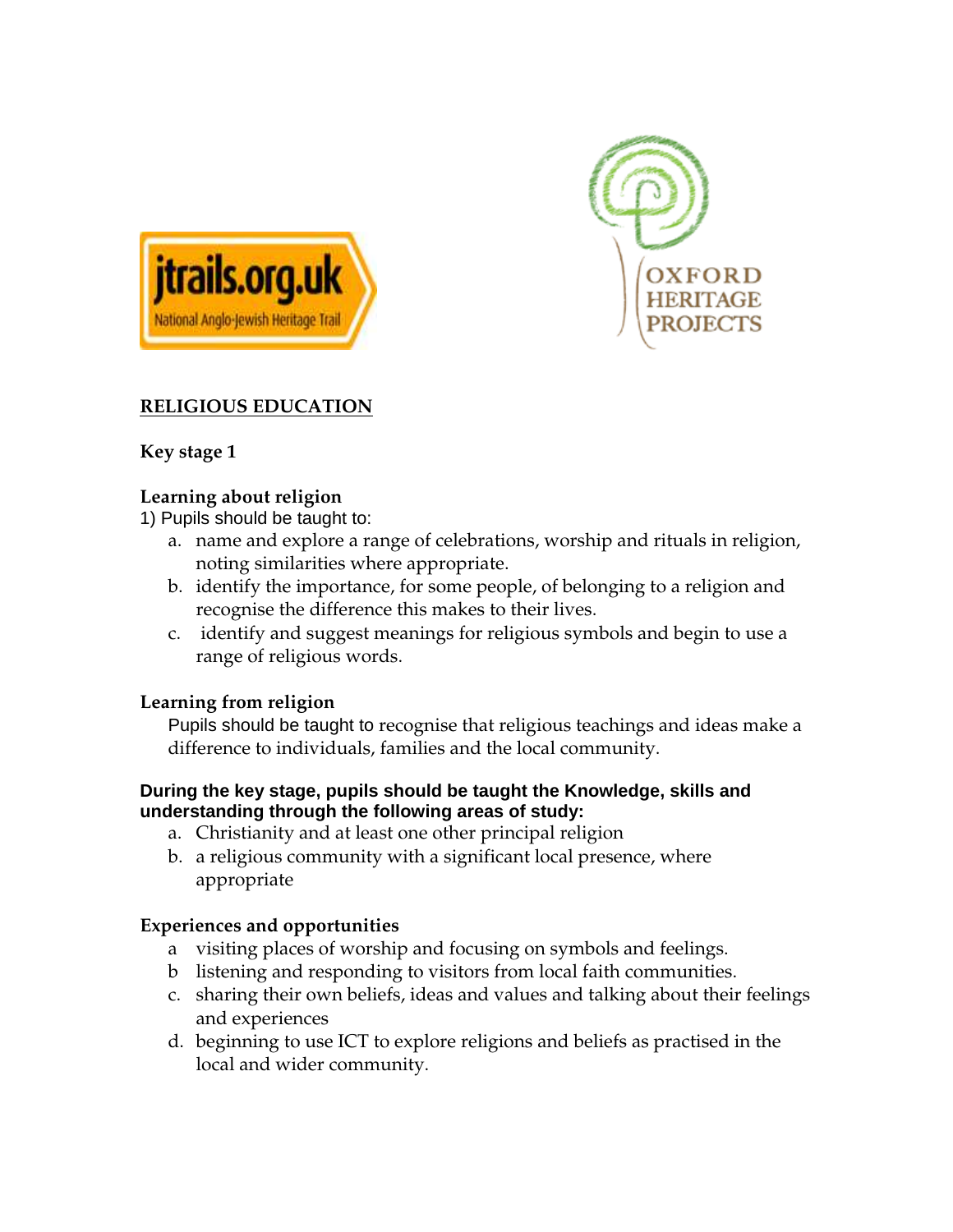**Throughout key stage 1**, pupils explore Christianity and at least one other principal religion. They learn to recognise that beliefs are expressed in a variety of ways, and begin to use specialist vocabulary. They begin to understand the importance and value of religion and belief, especially for other children and their families. They talk about what is important to them and others, valuing themselves, reflecting on their own feelings and experiences and developing a sense of belonging.

# **Key stage 2**

### **Learning about religion**

Pupils should be taught to:

- a. describe the key aspects of religions, especially the people, stories and traditions that influence the beliefs and values of others.
- b. describe the variety of practices and ways of life in religions and understand how these stem from, and are closely connected with, beliefs and teachings.
- c. identify and begin to describe the similarities and differences within and between religions.
- d. investigate the significance of religion in the local, national and global communities.
- e. consider the meaning of a range of forms of religious expression, understand why they are important in religion and note links between them.
- f. describe and begin to understand religious and other responses to ultimate and ethical questions
- g. use specialist vocabulary in communicating their knowledge and understanding.
- h. use and interpret information about religions from a range of sources.

# **Learning from religion**

Pupils should be taught to:

- a. reflect on what it means to belong to a faith community, communicating their own and others' responses
- b. respond to the challenges of commitment both in their own lives and within religious traditions, recognising how commitment to a religion is shown in a variety of ways
- c. discuss their own and others' views of religious truth and belief, expressing their own ideas

### **During the key stage, pupils should be taught the Knowledge, skills and understanding through the following areas of study:**

a. Christianity and at least two other principal religions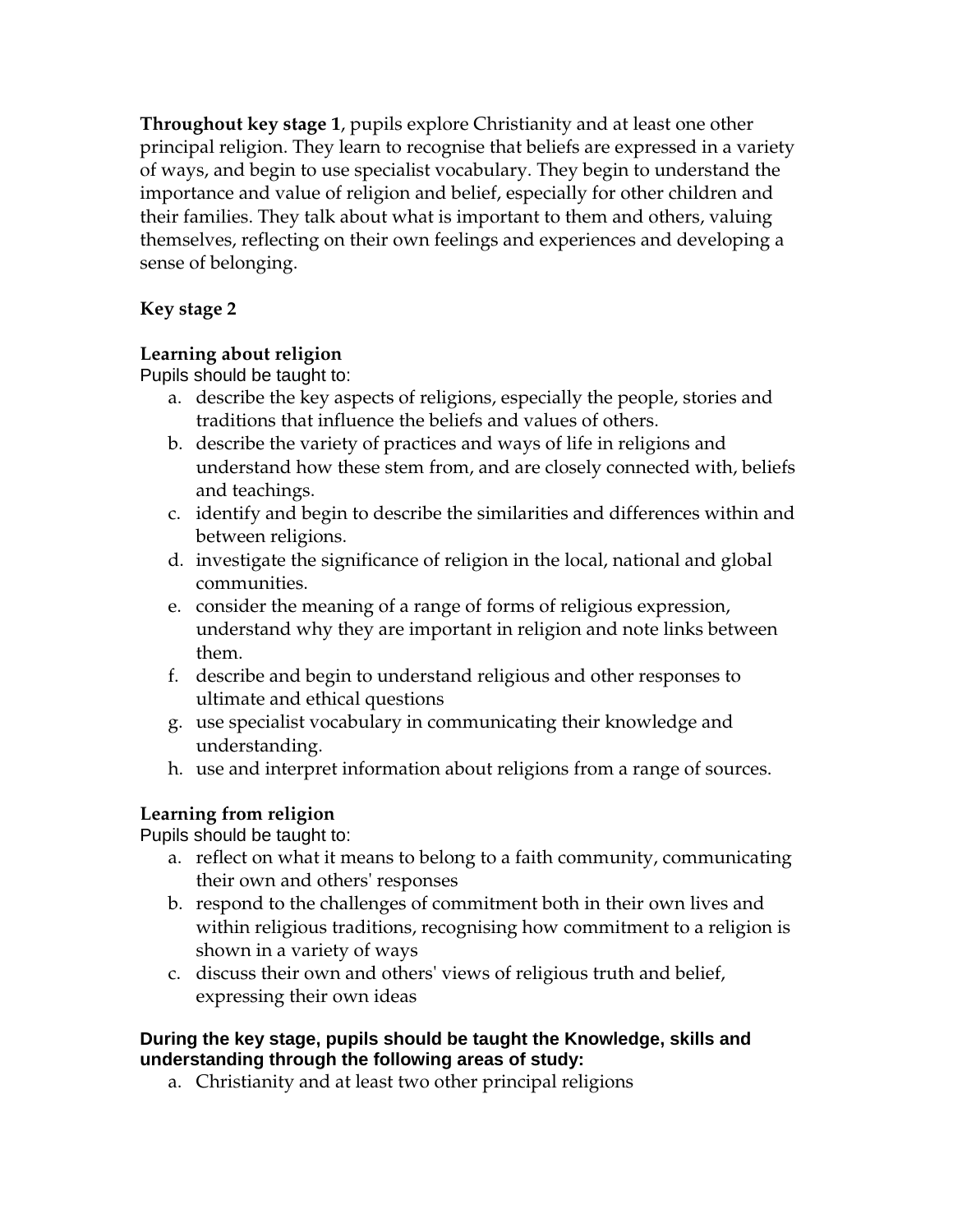b. a religious community with a significant local presence, where appropriate

#### **Themes**

- a beliefs and questions: how people's beliefs about God, the world and others impact on their lives.
- b. teachings and authority: what sacred texts and other sources say about God, the world and human life.
- c. worship, pilgrimage and sacred places: where, how and why people worship, including at particular sites.
- d. symbols and religious expression: how religious and spiritual ideas are expressed.
- e. inspirational people: figures from whom believers find inspiration.
- f. religion and the individual: what is expected of a person in following a religion or belief.
- g. religion, family and community: how religious families and communities practise their faith, and the contributions this makes to local life.
- h. beliefs in action in the world: how religions and beliefs respond to global issues of human rights, fairness, social justice and the importance of the environment.

### **Experiences and opportunities**

- encountering religion through visitors and visits to places of worship, and focusing on the impact and reality of religion on the local community
- \* discussing religious and philosophical questions, giving reasons for their own beliefs and those of others

**Throughout key stage 2**, pupils learn about Christianity and at least two of the other principal religions, recognising the impact of religion and belief locally, nationally and globally. They make connections between differing aspects of religion and consider the different forms of religious expression. They consider the beliefs, teachings, practices and ways of life central to religion. They begin to recognise diversity in religion, learning about similarities and differences both within and between religions and beliefs and the importance of dialogue between them. They communicate their ideas, recognising other people's viewpoints. They consider their own beliefs and values and those of others in the light of their learning in religious education.

# **Key stage 3**

**Learning about religion** Pupils should be taught to: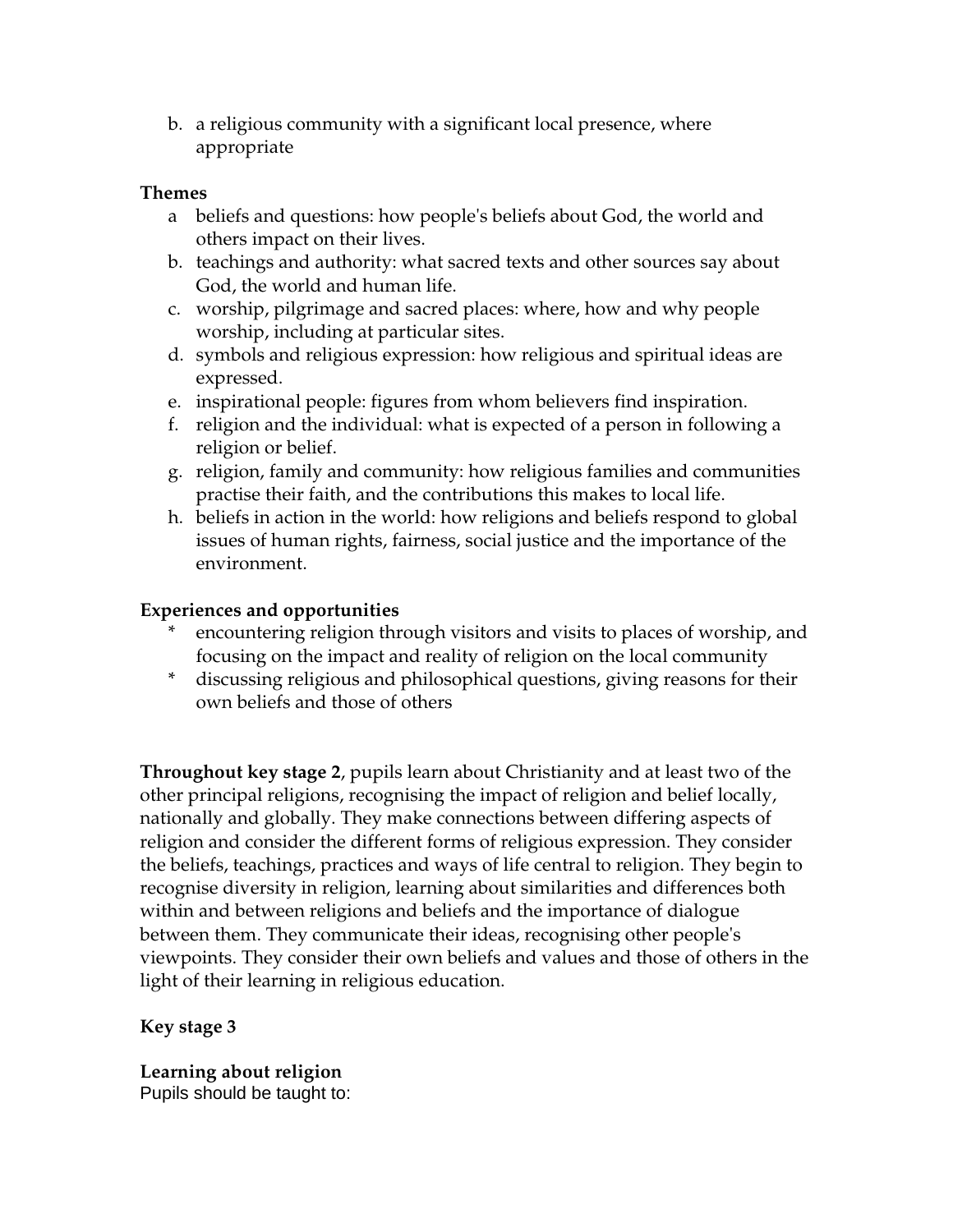- a. investigate and explain the differing impacts of religious beliefs and teachings on individuals, communities and societies.
- b. analyse and explain how religious beliefs and ideas are transmitted by people, texts and traditions
- c. investigate and explain why people belong to faith communities and explain the reasons for diversity in religion.
- d. interpret and evaluate a range of sources, texts and authorities, from a variety of contexts
- e. interpret a variety of forms of religious and spiritual expression.

# **Learning from religion**

Pupils should be taught to:

- a. reflect on the relationship between beliefs, teachings and ultimate questions, communicating their own ideas and using reasoned arguments
- b. evaluate the challenges and tensions of belonging to a religion and the impact of religion in the contemporary world, expressing their own ideas.
- c. express insights into the significance and value of religion and other world views on human relationships personally, locally and globally.

#### **During the key stage, pupils should be taught the Knowledge, skills and understanding through the following areas of study:**

- a. Christianity and at least two other principal religions
- b. a religious community with a significant local presence, where appropriate

# **Experiences and opportunities**

- a. encountering people from different religious, cultural and philosophical groups, who can express a range of convictions on religious and ethical issues.
- b. visiting, where possible, places of major religious significance and using opportunities in ICT to enhance pupils' understanding of religion.
- c. exploring the connections between religious education and other subject areas such as the arts, humanities, literature, science.

**Throughout key stage 3**, pupils extend their understanding of Christianity and at least two of the other principal religions in a local, national and global context. They interpret religious texts and other sources, recognising both the power and limitations of language and other forms of communication in expressing ideas and beliefs. They reflect on the impact of religion and belief in the world, considering both the importance of interfaith dialogue and the tensions that exist within and between religions and beliefs. They develop their evaluative skills, showing reasoned and balanced viewpoints when considering their own and others' responses to religious, philosophical and spiritual issues.